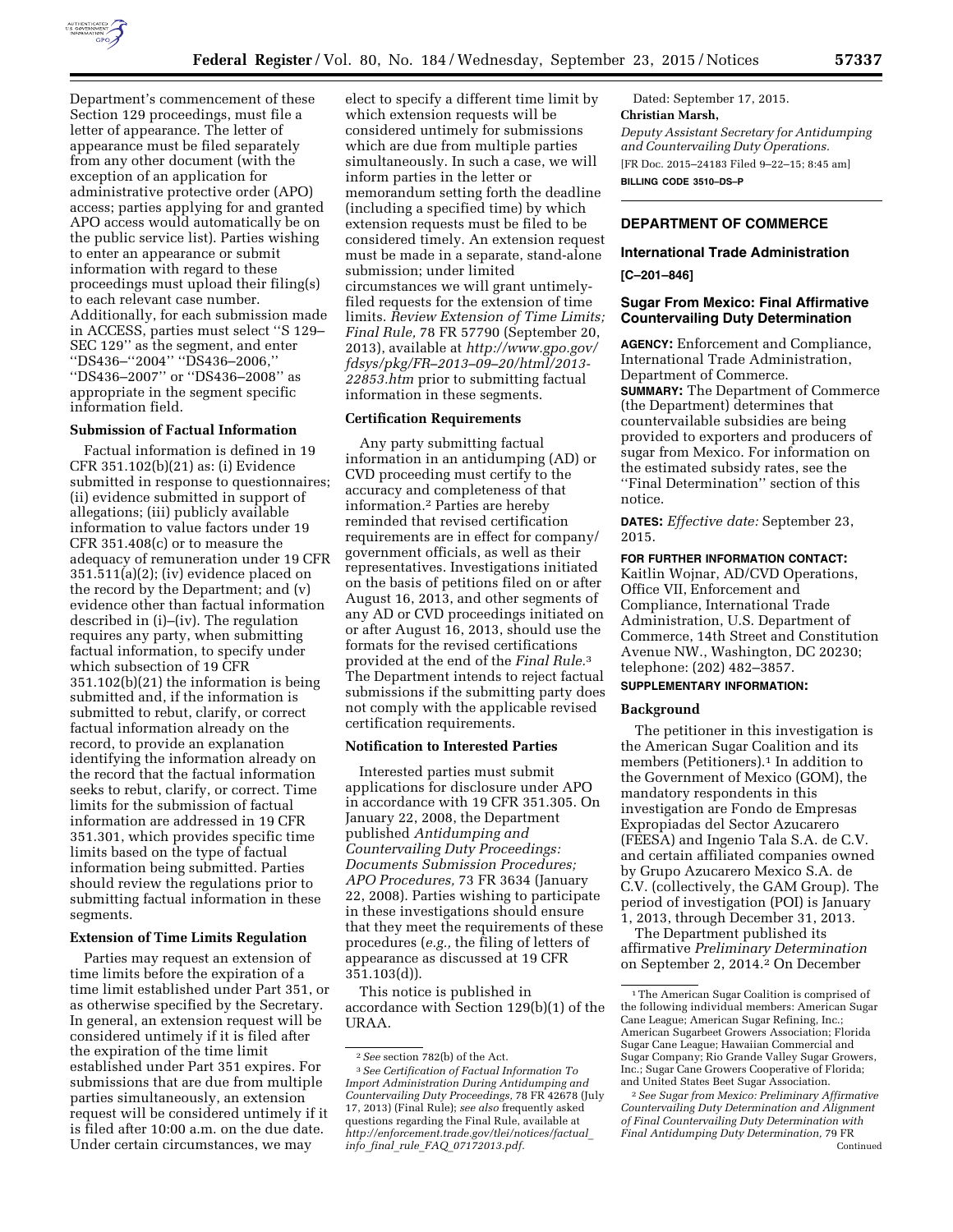19, 2014, the Department and a representative of the GOM signed an agreement suspending this CVD investigation.3 Pursuant to timely requests for continuation filed on January 16, 2015,<sup>4</sup> the Department published notice of continuation of the investigation on May 4, 2015.5 Subsequently, on June 18, 2015, the Department issued a post-preliminary analysis memorandum.6 A complete summary of the events that occurred since publication of the *Preliminary Determination,* as well as a full discussion of the issues raised by parties for this final determination, may be found in the ''Issues and Decision Memorandum for the Final Affirmative Determination in the Countervailing Duty Investigation of Sugar from Mexico'' (Issues and Decision Memorandum),<sup>7</sup> which is dated concurrently with and hereby adopted by this notice. The Issues and Decision Memorandum is a public document and is available electronically via Enforcement and Compliance's Antidumping and Countervailing Duty Centralized Electronic Service System (ACCESS). Access is available to registered users at *[http://](http://access.trade.gov) [access.trade.gov](http://access.trade.gov)* and to all parties in the Central Records Unit, room B8024 of the Department's main building. In addition, a complete version of the Issues and Decision Memorandum can be accessed at *[http://](http://enforcement.trade.gov/frn/) [enforcement.trade.gov/frn/.](http://enforcement.trade.gov/frn/)* The signed Issues and Decision Memorandum and

the electronic version are identical in content.

### **Scope of the Investigation**

The product covered by this investigation is sugar from Mexico. Since the *Preliminary Determination,*  the Department has updated the scope of the investigation. For a discussion of these changes, see the ''Scope Comments'' section of the Issues and Decision Memorandum and, for a complete description of the scope, see Appendix I to this notice.

### **Analysis of Subsidy Programs and Comments Received**

The subsidy programs under investigation and the issues raised in the case briefs and rebuttal briefs submitted by interested parties in this proceeding are discussed in the Issues and Decision Memorandum. A list of the issues raised by parties and responded to by the Department in the Issues and Decision Memorandum is attached at Appendix II to this notice.

### **Changes to the Preliminary Determination**

Based on our analysis of the comments received and our findings at verification, we made certain changes to the respondents' subsidy rate calculations since the *Preliminary Determination* and our post-preliminary analysis. These changes are discussed in the ''Analysis of Programs'' section of the Issues and Decision Memorandum. As discussed in the Issues and Decision

Memorandum, for purposes of this final determination, the Department relied, in part, on facts available when necessary information was not available on the record.8

#### **Final Determination**

In accordance with  $705(c)(1)(B)(i)(1)$ of the Tariff Act of 1930, as amended (the Act), the Department calculated a countervailable subsidy rate for each individually investigated exporter/ producer of the subject merchandise. Consistent with sections 705(c)(1)(B)(i)(I) and 705(c)(5)(A) of the Act, the Department also calculated an estimated ''all others'' rate for exporters and producers not individually investigated. Section 705(c)(5)(A)(i) of the Act provides that the ''all others'' rate will be equal to the weightedaverage of the countervailable subsidy rates, excluding *de minimis* rates and rates determined entirely under section 776 of the Act, established for individually investigated exporters and producers. Because the weightedaverage countervailable subsidy rates calculated for FEESA and the GAM Group are not *de minimis* and are not based entirely on section 776 of the Act as facts available, the Department has estimated the ''all others'' rate in this final determination by weight-averaging the weighted-average countervailable subsidy rates calculated for FEESA and the GAM Group.

We determine the total estimated countervailable subsidy rates to be:

| Company | Subsidy rate   |
|---------|----------------|
|         | 43.93 percent. |
|         | 5.78 percent.  |
|         | 38.11 percent. |

In accordance with 19 CFR 351.224(b), we will disclose the calculations performed within five days of any public announcement of this notice.

As noted above, the Department signed a Suspension Agreement in this investigation on December 19, 2014. On March 27, 2015, following a review of the Suspension Agreement by the

International Trade Commission (ITC), the Department, in accordance with sections  $704(h)(3)(A)$  and  $(B)$  of the Act, instructed Customs and Border Protection (CBP) to terminate the suspension of liquidation of all entries of sugar from Mexico and to refund any collected cash deposits without regard to countervailing duties.<sup>9</sup> Notwithstanding the continuation and

7*See* Department Memorandum, ''Issues and Decision Memorandum for the Final Affirmative

completion of the investigation, as the Suspension Agreement continues to be in place, the Department will not instruct CBP to suspend liquidation or to assess cash deposits at the countervailing duty rates noted above unless the Suspension Agreement is terminated.

<sup>51956 (</sup>September 2, 2014) (*Preliminary* 

*Determination*). 3*See Sugar from Mexico: Suspension of Countervailing Duty Investigation,* 79 FR 78044 (December 29, 2014) (Suspension Agreement).

<sup>4</sup>*See* Letter from Imperial Sugar Company, ''*Sugar from Mexico,* Inv. Nos. A–201–845 and C– 201–846—Request for Continuation of Investigations,'' January 16, 2015; *see also* Letter from AmCane Sugar LLC, "Sugar from Mexico: Request for Continuation of Investigations,'' January 16, 2015.

<sup>5</sup>*See* Department Memorandum, ''Standing of Imperial Sugar and AmCane Sugar to Request Continuation of the AD and CVD Investigations on Sugar from Mexico,'' dated April 24, 2015; *see also Sugar from Mexico: Continuation of Antidumping and Countervailing Duty Investigations,* 80 FR 25278 (May 4, 2015).

<sup>6</sup>*See* Department Memorandum, ''Countervailing Duty Investigation of Sugar from Mexico: Post-Preliminary Analysis,'' June 18, 2015.

Determination in the Countervailing Duty Investigation of Sugar from Mexico,'' September 16, 2015.

<sup>8</sup>*See* section 776(a) of the Act.

<sup>9</sup>*See* Department Memorandum, ''Termination of Suspension of Liquidation: Suspended Countervailing Duty Investigation on Sugar from Mexico,'' March 27, 2015.